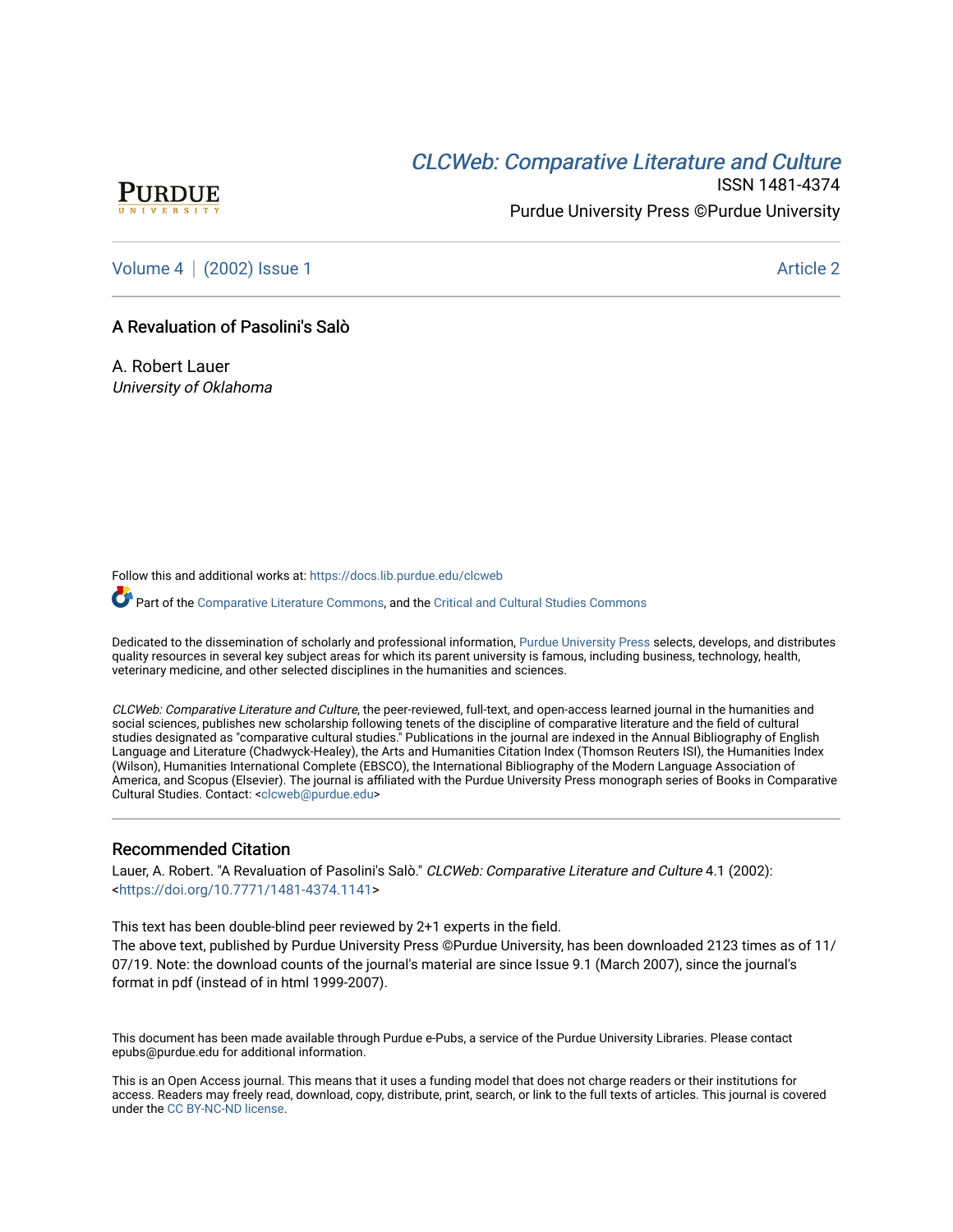# PURDUE

 $\overline{\overline{x}}$  UNIVERSITY PRESS <http://www.thepress.purdue.edu>

# CLCWeb: Comparative Literature and Culture

ISSN 1481-4374 <http://docs.lib.purdue.edu/clcweb> Purdue University Press ©Purdue University

CLCWeb: Comparative Literature and Culture, the peer-reviewed, full-text, and open-access learned journal in the humanities and social sciences, publishes new scholarship following tenets of the discipline of comparative literature and the field of cultural studies designated as "comparative cultural studies." In addition to the publication of articles, the journal publishes review articles of scholarly books and publishes research material in its Library Series. Publications in the journal are indexed in the Annual Bibliography of English Language and Literature (Chadwyck-Healey), the Arts and Humanities Citation Index (Thomson Reuters ISI), the Humanities Index (Wilson), Humanities International Complete (EBSCO), the International Bibliography of the Modern Language Association of America, and Scopus (Elsevier). The journal is affiliated with the Purdue University Press monograph series of Books in Comparative Cultural Studies. Contact: <clcweb@purdue.edu>

#### Volume 4 Issue 1 (March 2002) Article 2 A. Robert Lauer, "A Revaluation of Pasolini's Salò" <http://docs.lib.purdue.edu/clcweb/vol4/iss1/2>

Contents of CLCWeb: Comparative Literature and Culture 4.1 (2002) <http://docs.lib.purdue.edu/clcweb/vol4/iss1/>

Abstract: In his study, "A Revaluation of Pasolini's Salò," A. Robert Lauer argues that in his last film, Salò o Le centoventi giornate di Sodoma, Pasolini deals specifically with Fascism as substance and system, as well as -- structurally and intentionally -- with the Sadeanism of Les 120 Journées de Sodome. Morever, as a self-consuming artifact, in Salò Pasolini condemns simultaneously the excesses and failures of the postmodern state and advances the concept of a new peratology based on a greater sense of personal and historical responsibility. To demonstrate his points, Lauer refers to four cinematographic techniques that Pasolini uses in this film, all of which serve to enclose the characters in ever more confining spaces. This claustrophobic effect connects the viewer with the final enclosure of the Socialist Republic of Salò and with Sade's concept of the solitaire. The viewer is likewise engulfed in the final cinematic angle, which reverses the perspective of the gazer and its victim, making one into a kinophiliac of sorts, no different indeed from the notables of the film Salò.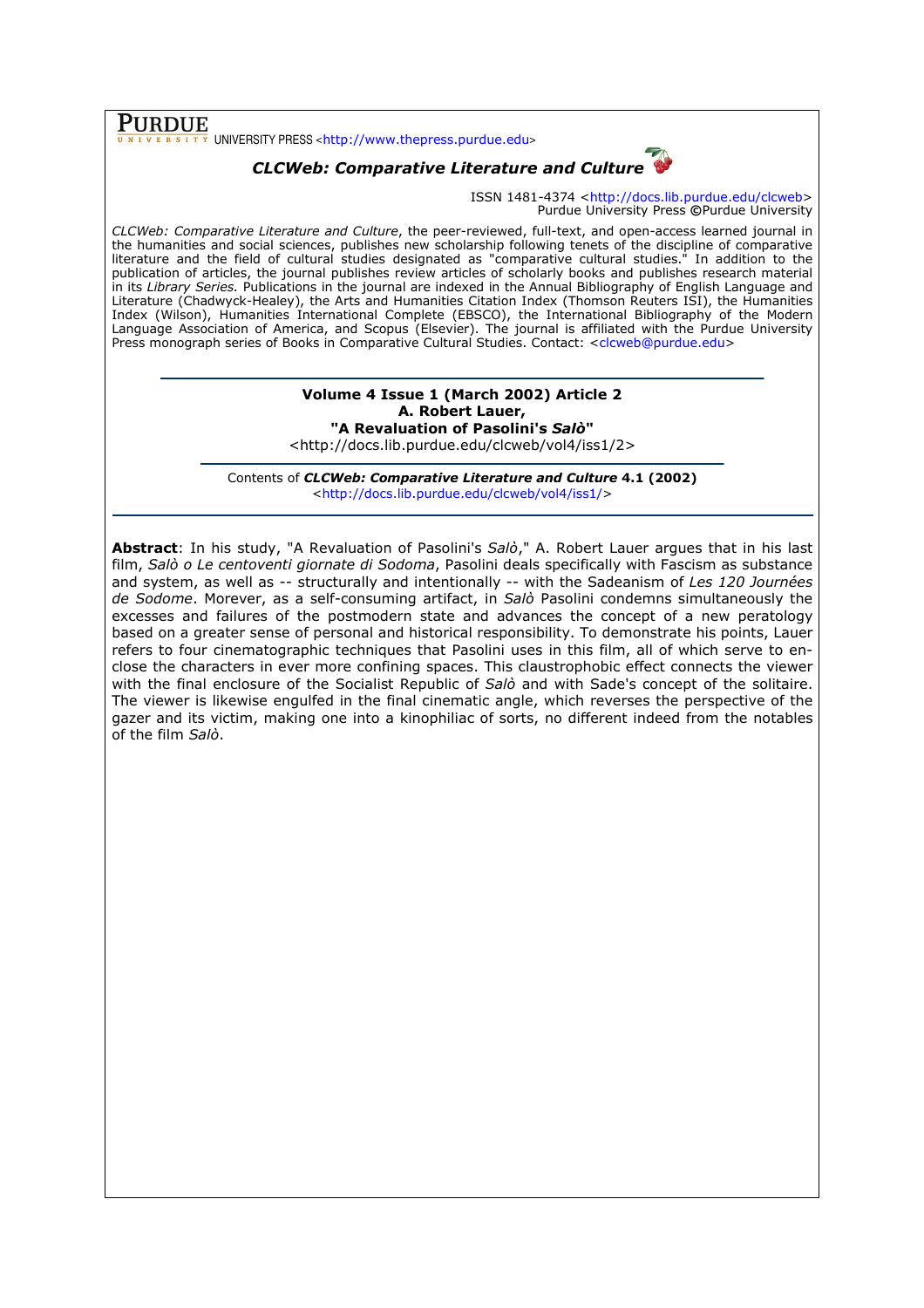## A. Robert LAUER

## A Revaluation of Pasolini's Salò

Donatien-Alphonse-François, Marquis de Sade, while confined in the Bastille, composed his major work, Les 120 Journées de Sodome, from 22 October to 28 November 1785. As the Grove Press editors of the work maintain, the work was meant to shock the society that had imprisoned him and to "outrage the laws of both Nature and religion" (Sade 183). In Sodome, Sade would depict four notables who, at the end of the reign of Louis XIV, would isolate themselves in Château Silling for the months of November, December, January, and February. Therein they would create a "city" where they would abuse, torture, and kill a number of young men and women procured for their pleasure.

Pasolini's last film, Salò o Le centoventi giornate di Sodoma (1975; for a list of Pasolini's films, see the Appendix below), based on the Marquis de Sade's Les 120 Journées de Sodome, would tell a similar story by transposing the original French novel's eighteenth-century setting to the Italia Settentrionale near Salò, Lombardy, site of the Repubblica Sociale Italiana from 1943 to 1945. In spite of its temporal and geographic displacement and added social dimension, or perhaps thanks to them, the film, going beyond Sade's scabrous list of 600 excesses, treats themes not dissimilar from those of eschatology, the branch of theology that deals with final events (death, judgment, and the beyond). Its scatological or excremental vision, consisting of chosen youths who are systematically tortured, sentenced, and killed, presents also instances of purgation, illumination, and transcendence by which characters and viewers alike might be contained in the imaginary realm of the scopophiliac. Consequently, what might at first be considered a purely scatological or psychosocial purgative event (the elimination of partisans or a social class) becomes in effect an exercise in eschatology in its treatment of the final stages of an era (Modernism and the ancien regime), only to conclude in a supplemental and complicit spectatorial "excess."

It is perhaps astonishing that no study of Pasolini's Salò to date has studied the film formally in order to extract the most meaning from it. It is also surprising that most studies of this work have denied its apparent historicity or its debt to Sade. In an exceptional essay, Roland Barthes, author of the 1971 Sade/Fourier/Loyola, claims that Pasolini's film has nothing to do with Fascism or with Sade (100-101), in spite of the fact that the director privileges both signifieds in the title of his film exactly in that order. Italo Calvino, likewise, tries to remove the film from both milieux to establish the apparent sadism of the work elsewhere, namely in us (111). Leo Bersani, in his eloquent theory of the aesthetics of violence, notices the connection between sex and power (85) but, by stressing the divertissements of the film (dance, music, painting), he first mitigates and subsequently cancels its apparent violence altogether: "Pasolini's brilliant trick in Salò is to use repetition and replication as distancing rather than imitative techniques" (91). Perhaps the most enthralling works on this film to date are those of Naomi Greene and Kriss Ravetto, who, nevertheless, continue to place the ideology of the film elsewhere, namely, in the 'new' fascism of neocapitalism (Greene 236; Ravetto 101), thus transforming the film into a political allegory, similar in part to Porcile (1969), an earlier Pasolini work. In a similar vein, Thomas E. Peterson connects Salò to Teorema (1968), another seemingly allegorical work. Moreover, Maurizio Viano claims that "Salò nevertheless marked his [Pasolini's] most definite return to the portrayal of contemporary reality" (297). Pasolini himself muddles the waters by defending at least two seemingly opposite positions with regard to his film. Hence, on the one hand, he states in an interview with film critic Gideon Bachmann that "[Salò] ... well expresses this era of fascism, when all real values had disappeared under a heavy coating of power-seeking and exploitation" (52); in addition, in the same interview, he further declares that he, Pasolini, had hoped to create in Salò a mystery in the medieval sense: "A holy presentation, and thus profoundly enigmatic" (53).

In view of such divergent points of view I should like to make the following asseverations: a study of certain cinematic structures within the film Salò suggest at least three things simultaneously.

Salò is a film about Fascism: not only as substance, whose ideology can circulate anytime, but also as system or historical phenomenon (the distinction is made by Barthes [qtd. by Greene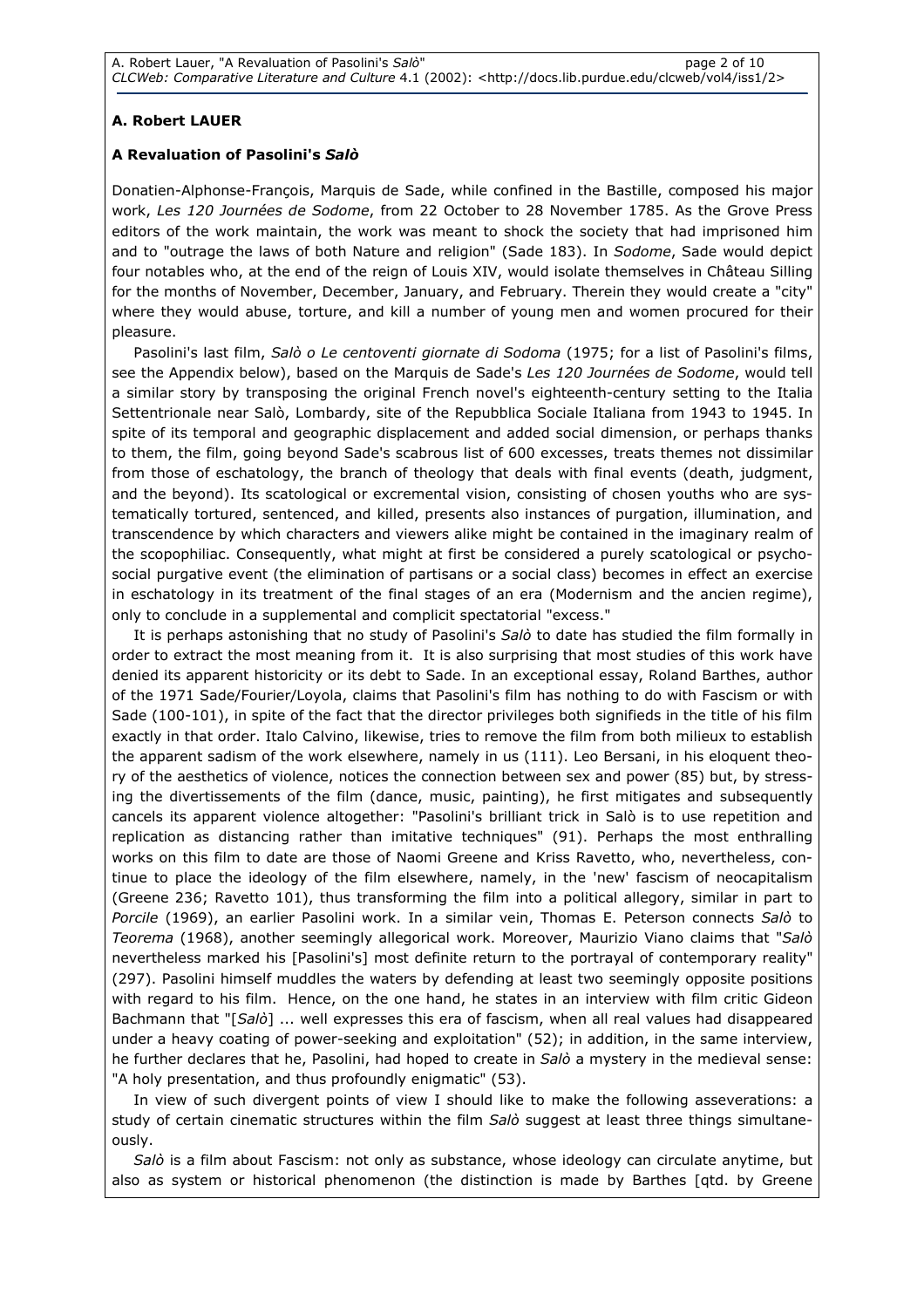236]), in this case Northern Italy in 1943-45. It should be noted, for instance, that the film is shot in Mantua, Lombardy, ca. 37 miles from the city of  $Sab$  -- the capital of the Italian Social Republic -- and that city markers register the road to Marzabotto, where Major Walter Reder massacred 1,800 partisans on 29-30 September 1944 (Cervi 69). Also, unlike Sade, who prefers ecclesiastic sadists, Pasolini in Salò, has all the narrated crimes performed by Italian military officers, carabinieri, judges, magistrates, and even academics like Prof. Gentile, all in Italian northern regions like Milan (the ideological capital of fascism), Verona (bombed in 1944 by Allied forces; see Cervi 19), Ferrara, and Rovigo.

In addition, Salò is a modern recast of Sade's most important work, Les 120 Journées de Sodome, although in a transferred context (as the RSI). It should be observed that Pasolini's debt to Sade, although anachronistic, is both substantive and systemic. The destructive and negativistic spirit of Sade is there, as well as his architectonic, repetitive, and copious narrative style, and even his exhaustive and meticulous tendency to include all possibly imagined minutiae. It is telling that Pasolini includes in the film's narration elements that Sade himself scribbled down but then did not incorporate, like the supplementary torture of introducing a mouse into a woman's vagina (Sade 673). The enclosed structure of the novel, the high social class of the main characters, and even Sade's consistent use of numbers in his main literary work are all faithfully preserved. Gideon Bachmann even notices that Pasolini had planned to shoot Salò in 37 days, the number of days the Marquis de Sade spent writing Les 120 Journées de Sodome in the Bastille (50).

Finally, the movie Salò is about the final stages of an era, in the same way that Sade's work is about the final days of the monarchy of Louis XIV. The era in question in Pasolini's film is Modernism and modernity, encapsulated in a representation of the Republic of Salò, which would serve here merely as an icon. For us, the viewers, the era in question is Postmodernity and, as Bertalan Pethő would put it, its "scandals" -- reflected in catchphrases used in the late twentieth century such as "differance," "difference," "deconstruction," "anything goes," "semiurgy," "paralogy," "differend," "rhetoricity," "death of the subject," "simulacre," "writing," "postmodern sublime," "virtual reality," "otherness," and, of course, "supplementarity" (see Pethő 655-56).

The narrative movement of Pasolini's Salò is strictly circular. It begins and ends with a 1940s foxtrot, a dance noted for its four-four rhythm. In conjunction with this, the numbers 4 and 8 are incessantly reiterated throughout the film, as they are in Sade's novel (Les 120 Journées de Sodome has 4 parts, 4 libertines, 4 relatives, 4 narratresses, 4 duennas, 8 little girls, 8 little boys, and 8 'fuckers' [Sade 255-60]). Hence, there are four parts (Antinferno, Girone della manie, Girone della merda, and Girone del sangue) lasting, respectively, 19:36, 31:51, 28:06, and 19 minutes. Likewise there are 4 protagonists (the Duke, the Bishop, the Chief Magistrate, and the President), four daughters, 4 narratresses (3 storytellers and 1 virtuoso), 4 prostitutes, 4 soldiers, 4 collaborators, and 16 victims: 8 youths and 8 girls. Although the numbers 4 and 8 are found in Sade's novel, Pasolini carries the exigencies of these numerals beyond Sade, as one sees in the representation of outdoor spaces (e.g., the chateau has 8 columns) and even in the realm of nature (4 geometrically designed trees surround the entrance to the palace). Eight, of course, is the number of completion and infinity, for it consists of 2 circles where the beginning and the end merge, as in a palindrome. Consequently, when the diegesis of the film threatens the circularity or evenness of the numerals by introducing the extraneous element of odd-ness, order imposes itself automatically: thus, among the youths, 3 boys are captured, 2 pass inspection, 9 are abducted, and 1 is shot trying to escape, thus giving one a total of 8; while among the girls, 3 are inspected; one, Albertina, is rejected for having a missing tooth; nine are abducted; and 1 has her neck slashed for having uttered God's name, thus minimizing the number of victims to 8. Hence, 18, the original number of victims,  $(1+8 = 9x2)$  -- a significant number in its own right -- is reduced to 16  $(9-1 = 8x2)$ . This exacting evenness twice inspires il presidente to tell jokes having to do with the number eight (otto) and a man named Perotto ("times" 8). As a supplement, it should also be noted that the circularity of the numbers is likewise manifested in the last part of the name of the town where the 1944  $(4+4 = 8)$  Axis massacre took place, Marzabotto, where 1,800 partisans (we return to the numbers 1+8 now in millenary and centenary augmentations) lost their lives on the orders of Major Reder, whose last name, whether spelled from right to left or from left to right, is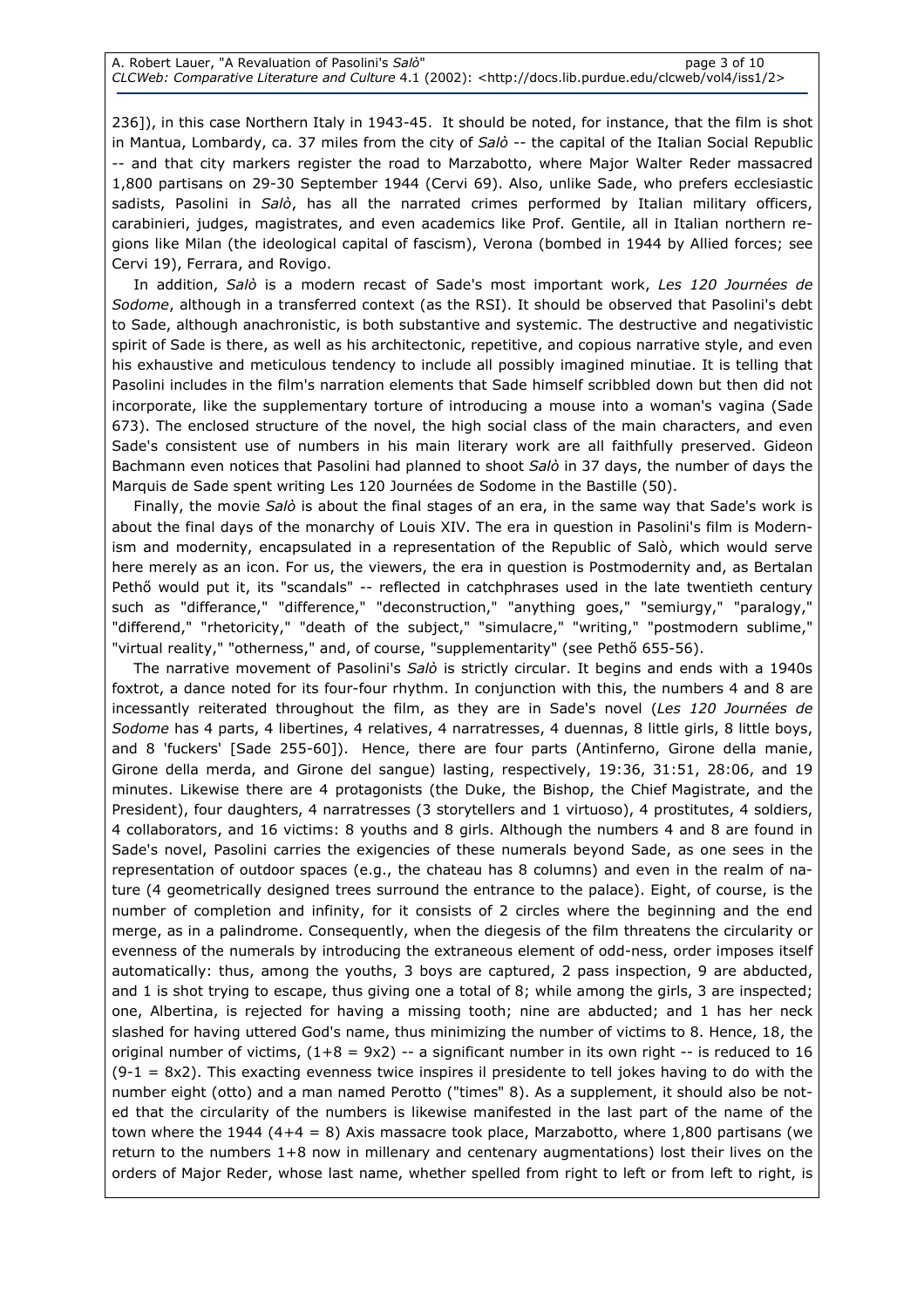as palindromical as the otto of Marzabotto, the otto of the year of the execution, the internal centenarian number of victims and the 2 presidential jokes, whose final pun consists on a play of words and numbers: 8 (otto), Perotto, "sei Per-otto?" ("are you Perotto?" ["6 times 8"]) and 48 (quarantotto). To belabor the point, the signifier quarantotto in Italian refers also not merely to a number but to a tumult or insurrrection, namely, to the events of the [milleottocento] quarantotto, when Milan in particular rebels against Austria in its first war of independence. In Battaglia's Grande Dizionario della lingua italiana this term is defined as "figur. Situazione d'emergenza, confusa e incontrollabile" and "Per estens. Sommossa, tumulto" (vol. 15, 73).

It would be an understatement to say that  $Sal\delta$  as cinematic narrative is simply grandiose in proportion, for it incorporates multiple diegetic devices which as a whole are highly effective. As stated already, the movement of the action is circular, as demonstrated by the music, whose predictable rhythm in effect boxes one in the same space, which subsequently turns. Likewise there are 4 parts in the film, as there are 4 parts in a foxtrot and in Sade's novel, e.g., the 150 simple passions narrated by Madame Duclos in November (Part the First), the 150 complex passions narrated by Madame Champville in December (Part the Second), the 150 criminal passions narrated by Madame Martaine in January (Part the Third), and the 150 murderous passions narrated by Madame Desgranges in February (Sade 189-90). In the film, each cinematic time measure is called girone (circle) and not tempo (time, but also musical measure), as is usual in other Pasolini films (the allusion to the circles of hell in Dante's *Inferno* is apparent). Hence, each action begins and ends but also turns or gyrates. In effect, all shots are viewed from several angles in this film, thus giving one a sense of gyration, completion, and infinity, as in the numeral eight.

Out of the many possible cinematic movements to suggest narrative continuity, four stand out in Salò. These are as follows.

Movement from an external to an internal space: in the Antinferno, for instance, the viewer is led from an outdoor, tranquil, light, and static scene shot with a wide lens to internal, tense, dark, and dynamic spaces shot with long and middle lenses and in which oppressors spit upon, fondle, and abuse their victims. Once fully established inside the internal milieu of the palazzo, subsequent external space tends to disappear altogether. Whatever glimpses (synecdoches) of or allusions to it in subsequent circles will be perceived only from an internal or subjective perspective. When Signora Maggi, for instance, looks out the window to "see" the war airplanes whose noise she hears, the camera records a reverse angle position. Hence, if Signora Maggi saw anything at all, she did not tell. Subsequently, the rest of the characters will systematically ignore intermittent external airplane noises as the internal space of the chateau muffles all other sounds and screams.

Maids likewise are told to leave the confines of the chateau, but as they do so, the camera jumps up suddenly above the chateau, giving one a high angle shot of the running servants from an inside (albeit superior) perspective. Even suicides or would-be suicides undertake their acts by jumping or trying to jump from windows inside the palace, their corpses being visible afterwards only from the point of view of a camera positioned inside the building. In effect the only witness of the pianist's death at the end of the film is the camera, which seems to be an additional mechanical victim of claustrophobic internal space. This is dissimilar from the suicides in Pasolini's Medea, where Glauce and Creonte jump frontally as they face a camera in a low angle position. It is superfluous to add that the final images of the youth massacres, although supposedly taking place in an external space, notwithstanding the fact that this would be an external space within the internal space of the chateau, are visible only from the inside perspective of the notables, who use binoculars precisely to bring those images into their focus by maximizing or minimizing the image. It should be noted that the idea of an enclosed space (a castle) from which there is no escape is precisely the idea suggested by Sade's Les 120 Journées de Sodome. As the Duc de Blangis informs his victims, "You are enclosed in an impregnable citadel; no one on earth knows you are here, you are beyond the reach of your friends, of your kin: insofar as the world is concerned, you are already dead" (Sade 251). Moreover, the punitive measures entertained by the notables on the young partisans in Salò remind one of the notorious round-ups, tortures, and executions of the infamous Banda Carità, an internal fascist police force active in Florence, Bergantino, and Padua between 1943 (at the end of the ventennio) and 1945 (at the end of the Salò Republic). Its head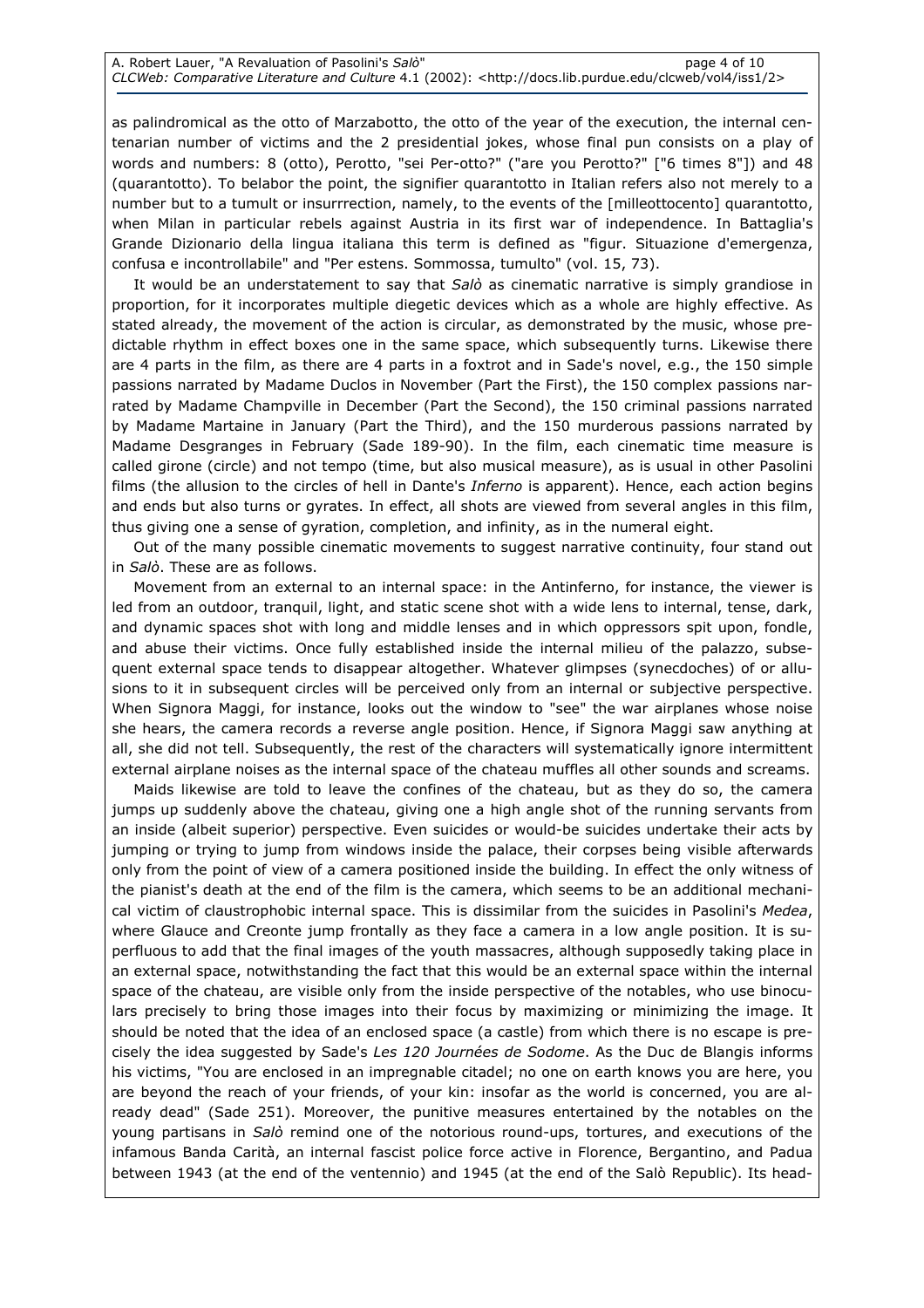quarters were in Palazzo Triste in Florence's Via Bolognese (Timberlake 15) and in Palazzo Giusti in Padua's Via San Francesco (Timberlake 18). Between November 1944 and April 1945, in the second site, 130 partisans were detained for varying lengths of time; among them 22 university professors and their students (Timberlake 19). The Sadean and Fascist similarities reflected in Pasolini's Salò would thusly not seem to be accidental but, on the contrary, quite intentional.

The second narrative movement to be noted in Salò consists of up/down cinematic motions as characters enter into rooms (characters rarely merely leave rooms; they simply enter into different rooms, where their action continues or is sustained). The establishing scene of every girone, for instance, shows wide-angle stationary shots with front stairs that only lead down. Each narratrix in effect comes down into this room, wherein she narrates to a literally captive audience stories in multiples of 5 (the final story encompassing 15 victims, just as the profilmic massacre consists of 15 youths [one being spared]). Subsequently, coming down into a room is always a signal of empowerment. Persons dress up to come downstairs. Whores (usually "bottoms") become MCs ("tops") in this privileged space. Whoever enters the lower room from above possesses as it were the word, which is subsequently inscribed in the bodies of the victims, in effect making the word flesh. The strictest decorum is observed in these "lower" rooms, even when the nobles interrupt the narratresses to get more details, like the size of a client's penis or the amount of an ejaculation. It should be noted, for instance, that when the unfortunate Renata is told to eat the Duke's excrement, she does so with a spoon. On the other hand, going up to a room (usually a white or greenish room) signals subservience or loss of power. In the upper rooms all dignity is lost, all decorum, all protocol. Soldiers sodomize maids and nobles, nobles dress up as women, unusual gender-bending ceremonies take place, table manners become atrocious, and even the president's jokes lose their subtlety and humor. Finally, whoever is seen intransitu going up the stairs, whether from a frontal high angle or a lower reverse angle shot, is already in the process of transformation or of losing something. The victims lose their clothing and human dignity and become dogs or disengendered subjects (orifices to plug, as it were). The sadists lose their temper and their identity as they dress up as women. The virtuoso loses her composure and her life as she defenestrates herself. All values are inverted in this topsy-turvy space, the middle transitional position being the most critical, for as characters go up or down a space, they subsequently change or die.

A third narrative technique consists of side to side camera movement, creating a Chinese box effect, as when the Bishop goes from room to room finding disobedient victims (first Graziella, then Eva and Antoniska, then Ezio and the Abyssinian maid [note here another historical referent to Italian fascism]). As in the transitional up/down actions listed above, these movements are critical for the characters who literally run into these spaces or are dragged into them, usually from right to left. The final stasis is also lethal, especially for those whose position is to the left. All partisan victims enter from the left or are positioned there already before they are inspected, condemned, and executed. The left side seems also to be the position of Eros, as it expresses itself freely (between Eva and Antoniska and between Ezio and the maid). Consequently, the right position is the position of power and Thanatos. Those on the right of the camera (the Fascists) literally call the shots. From this position the Duke declares who shall live and who shall die in the Girone del sangue. From this position the notables execute Ezio, the rebel soldier, and his paramour, the African maid, who literally makes the wrong move, to the left, after they shoot her lover. From this position the nobles observe the tortures and final executions of their victims, stationed to their left, as is seen in the final extreme portrait-like shots of the sadists (one of them reminiscent of the painting known familiarly as 'Whistler's Mother'). From this position also his Excellency, the Chief Magistrate gives one of his "bitches" poignant food (nails inserted in gruel) in the Girone della manie. Side to side movement is therefore critical and dangerous. It is the motion of deferral, of invasion of space, and of the naked and transgressed body. More acutely dangerous, of course, is the final stasis as the camera stops moving. At this nodal point, those on the left (partisans) die or are made to suffer excruciating pain, at times making superfluous or painful gestures like giving a Socialist salute before being executed; and those on the right (fascists) kill, perhaps stressing, as if it were necessary, that right is right, right is might, and, in at least one instance, even that right is white. Note: It should perhaps be reiterated that Pasolini shoots the same scene from sev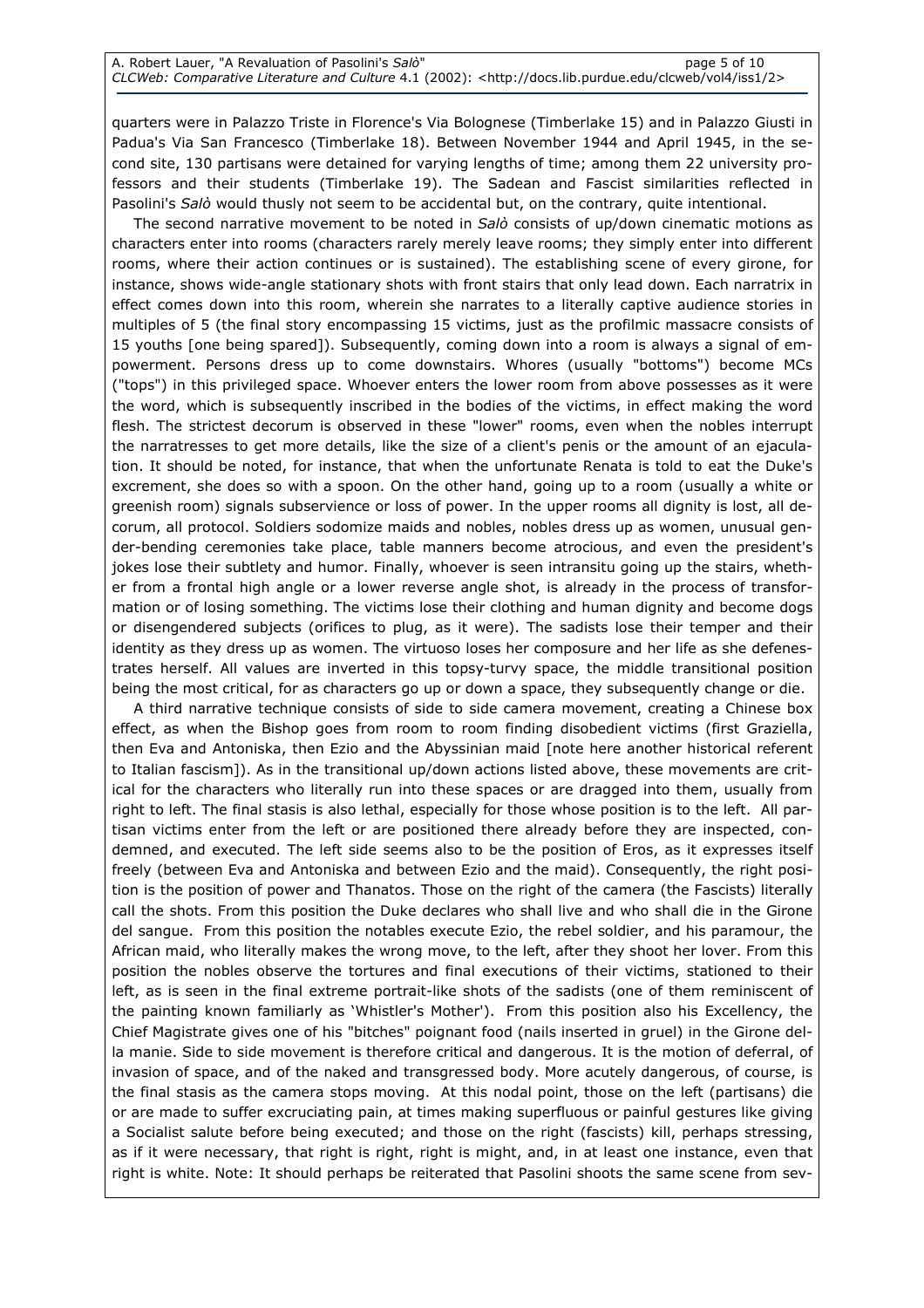eral positions, as has already been mentioned, and that many of the shots are frontal, although from the point of view of the libertines. The preponderance of right (power) and left (subservience) thematic angles is, however, sufficiently noticeable, especially in the examples mentioned here.

The final narrative cinematic movement consists of maximizing or minimizing a stationary shot. Throughout the girone della manie, and the girone della merda, victims are dragged from open public spaces to enclosed private spaces. Once inside this space, the equivalent of Sade's solitaire, the camera's wide angle is minimized to medium- or close-up shots, thus enclosing the victim and his/her predator. Close-ups are always dangerous for the victims, for the camera will not go away until it witnesses an act of communion between victim and sadist as bodily fluids are evacuated, consumed, or exchanged. Failure to emit fluids, of course, is a non-representational act. In those rare occasions the camera refuses to enter into such private and perchance embarrassing vacua. A sudden return to a long shot at this point signals relief and release as the victim is either ignored or rejected (as the Bishop's first victim is); or, more often than not, merely deferral for the victim to build up the necessary courage or ability to watch, evacuate, or consume, depending on the theme of the circle: semen, tears, and urine in the circle of manias; excrement in the circle of shit; and blood in the final girone. However, a return to a medium- or close-up shot from a wide angle is always conclusive. At this point, a sitting dressed girl must watch the standing Bishop's flowing urine, a kneeling nude girl must eat the squatting Duke's excrement, and a leaning semi-dressed girl must urinate into the mouth of a supine Duke. In these profilmic events, two final camera positions are possible: an extreme close-up, which privileges only the sadists; or an extreme reverse angle, with roving camera movements to the right or the left. Extreme frontal close-ups signal the end of a narrative sequence. Sra. Vaccari, Sra. Maggi, and Sra. Castelli end their narratives ecstatically as the camera moves closely to them and sustains an extreme close-up of their faces. Each notable's face is shown this way at the end of the girone del sangue, especially after they stop viewing the theater of blood enacted before their eyes. The Duke's glowing face, especially after his urinous sprinkling, is also in this manner apotheosized. The extreme close-up is in effect the ultimate shot of safety, power, survival, success, excess, and jouissance. It is the shot reserved for the extreme voyeur, the master storyteller, the successful scopophiliac. Extreme reverse angle shots with roving camera movements to the right or the left are also shots of excess. Nothing is possible after this point. The camera has literally taken everything in, consuming everything in its path, including the spectators. In Girone del sangue, as the camera moves back, it can only infer the existence of an implicit or complicit spectator viewing soldiers viewing sadists viewing collaborators viewing partisans, who in turn view the aforementioned and, by implication, us, through the isolated iris shots of the binoculars of the sadists. Should we miss or deny our implied and complicit spectatorial activity for a second, the Duke is there to reverse the position of the binoculars at a critical point for one of the victims; making us at that precise liminal instant of life at the moment of death into both gazers and gazees, viewers and participants, sadists and victims. This and similar scenes are accompanied by highly ceremonial and triumphant music (a Chopin composition and Puccini's "Hymn to Rome" [Ranvaud 204]), an Ezra Pound poetry recital (another specific historical referent to Italian Fascism), the lyrical tones of Carl Orff's Carmina burana, all politically unambiguous referents, and, finally, the familiar harmony of the initial foxtrot. The final allusion to Margherita, the girlfriend of one of the soldiers, can just as easily suggest salvation or damnation, depending on which tradition or part of Goethe's Faust Pasolini had in mind. After communally experiencing these brief albeit intense moments of hyperkinophilia, the surviving scopophiliacs seem to have only three choices to make: the closing of one's eyes; the blinding of both eyes, as Edipo re does in Pasolini's 10th film; or the gouging out of one's eyes, as happens to one of the victims of the Chief Magistrate in Salò. One has seen enough. One has seen too much. One has seen it all.

The communal exchange of bodily fluids is, of course, a dominant theme in all works by Sade, including Les 120 Journées de Sodome. Nevertheless, the cruelty of some Fascists in Padua during the Reppublica Sociale Italiana would at times exceed even Sade's imagination. Giovanni Gonelli, a barely literate jailkeeper at Palazzo Giusti in Padua and a member of the Banda Carità, apparently enjoyed dehumanizing his prisoners by refusing their requests for food or blankets. The sentence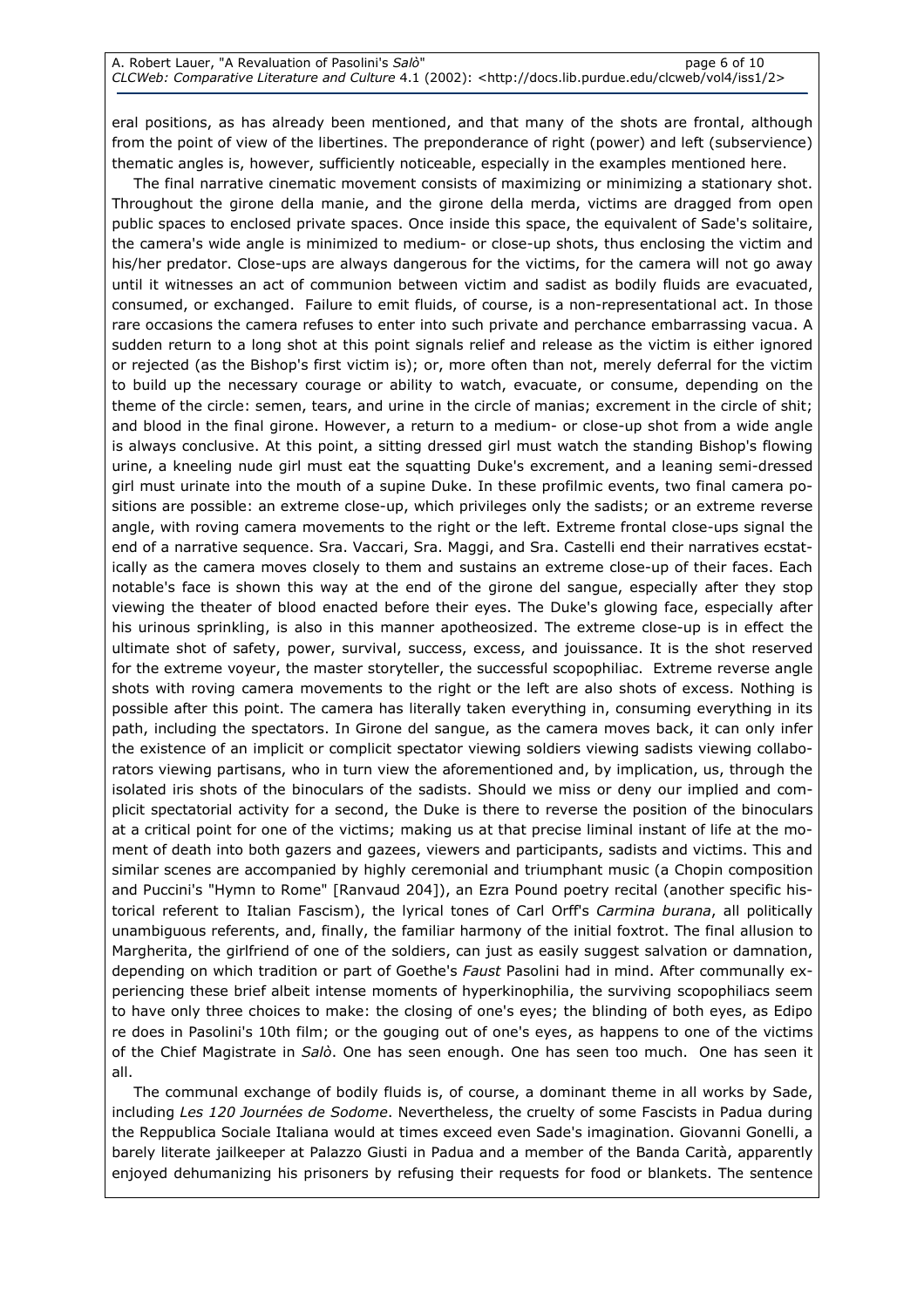of the Appellate Court of 8 January 1946 states that Gonelli would tell prisoners who asked for water to "piss and drink" (qtd by Timberlake 27). Is Salò o Le centoventi giornate di Sodoma then about Fascism, Sadeanism, or even "eschatology," as I first suggested and as the critics have systematically denied? My categorical answer to these questions is, of course, yes, as I have argued in the analysis of certain "lethal" and politically unambiguous (right/left) camera angles suggestive of enclosure and pain. In addition, the film  $Sal\phi$  is about another important and contemporary matter that at this point I wish merely to call supplementation or excess (what Baudrillard calls "this obscene delirium of communication" in "Ecstasy" 132).

What Pasolini seems to have created in Salò was a self-reflective supplement, a multidimensional filmic event that teases and seduces with multiple signifiers, being all and none of them simultaneously. Like Baudrillard's trompe-l'oeil, it is an ironic simulacrum (see Baudrillard, Selected 157), a homosexual (non-productive) encounter, "cruising for a bruising," as it were; a selfconsuming artifact that attracts and detracts; a secret whose power lies precisely in not telling; an enigma whose truth lies in effect in its power to seduce without delivering the expected goods. In that respect Salò is the most Postmodern of Pasolini's works. Consider, for instance, its use of playfulness (puns); cinematographic subjectivity (multiple perspectivism based on four unique camera movements); mimicry of other models (architectonic literary Sadeanism; excessive historical Fascism [the RSI being a supplement to the other equally supplementary Regno del Sud in Brindisi, created by King Vittorio Emanuelle III]); and even parodic pastiche (of a fictitious Enlightenment novel [a self-parodic genre since Sade's time] that reads like annals and of a historical account that defies even fiction [the Germans themselves, when they intervened in Salò, "displayed an air of disapproval of the criminal vexations of their [Italian Fascist] companions" [qtd by Timberlake 13]). In addition (or as a supplement), Salò is a perfect example of what Marxist critic Fredric Jameson calls "schizophrenic literalness" or the breakdown of the relationship between signifiers ((118-19); see the final scenes that combine silence [muted screams], poetry [Ezra Pound], high and low music [Chopin, Orff, Puccini, and a foxtrot], realistic and modernist painting, dance [between men only], literary allusions [to Faust but also to dadaism], and a kaleidoscopic cornucopia of camera angles and movements). All of these elements (playfulness, subjectivity, mimicry, pastiche, and schizophrenia) are essential characteristics of Postmodernism (see Pethő 653; Jameson 113, 120]), a "movement" (or "condition," as Lyotard calls it) which, similar to the Regno del Sud and the RSI, is itself a supplement or an addendum, an oppositional discourse opposed to another oppositional discourse (Modernism): an excess, a tumor, and a scandalous obscenity (Baudrillard, "Ecstasy" 132) which, never having found its name, except as a negation (Postmodernism), would eventually be dissolved in another negation (Post-postmodernism).

Pasolini's Salò, of course, is a far cry from all his other works: the neo-realistic Accattone (1961) or Mamma Roma (1962); the psychomythic Edipo re (1967), Medea (1969), or Il Vangelo secondo Matteo (1964); the idealistic works of la trilogia della vita (Il Decamerone [1971], I Racconti di Canterbury [1972], and Il fiore delle Mille e una notte [1974]); the lyrical Teorema (1968); and the comical or scabrous allegories like Uccellacci e uccellini (1966) and Porcile (1969). Supplementarily, Salò is Pasolini's most political and personal statement, for it is about excess and heterogeneity, substantial and systemic aspects of Fascism (Bataille 140) and even of the director's personal lifestyle (Pasolini having been a partisan, a heterodoxical director and man-ofletters, and a victim of violence and unorthodox desire). Salò is also about ends, violence, and circularity: aspects of the Italian Social Republic of Salò but also of the Paris French Revolution of Sade's time, an event with which it shares affinities. As Sade mentions in his Reflections on the Novel, "There was not a man alive who had not experienced in the short span of four or five years more misfortunes than the most celebrated novelist could portray in a century. Thus, to compose works of interest, one had to call upon the aid of hell itself, and to find in the world of makebelieve things wherewith one was fully familiar merely by delving into man's daily life in this age of iron" (109). One should perhaps recall that systemic Italian Fascism was a populous and, in the end, an antimonarchical revolutionary movement that, like other modern revolutions, eventually consumed its own members and leaders. According to Timberlake, after Mussolini's lynching, approximately 12,000 Fascists were slaughtered in subsequent vigilante massacres (9). Salò is also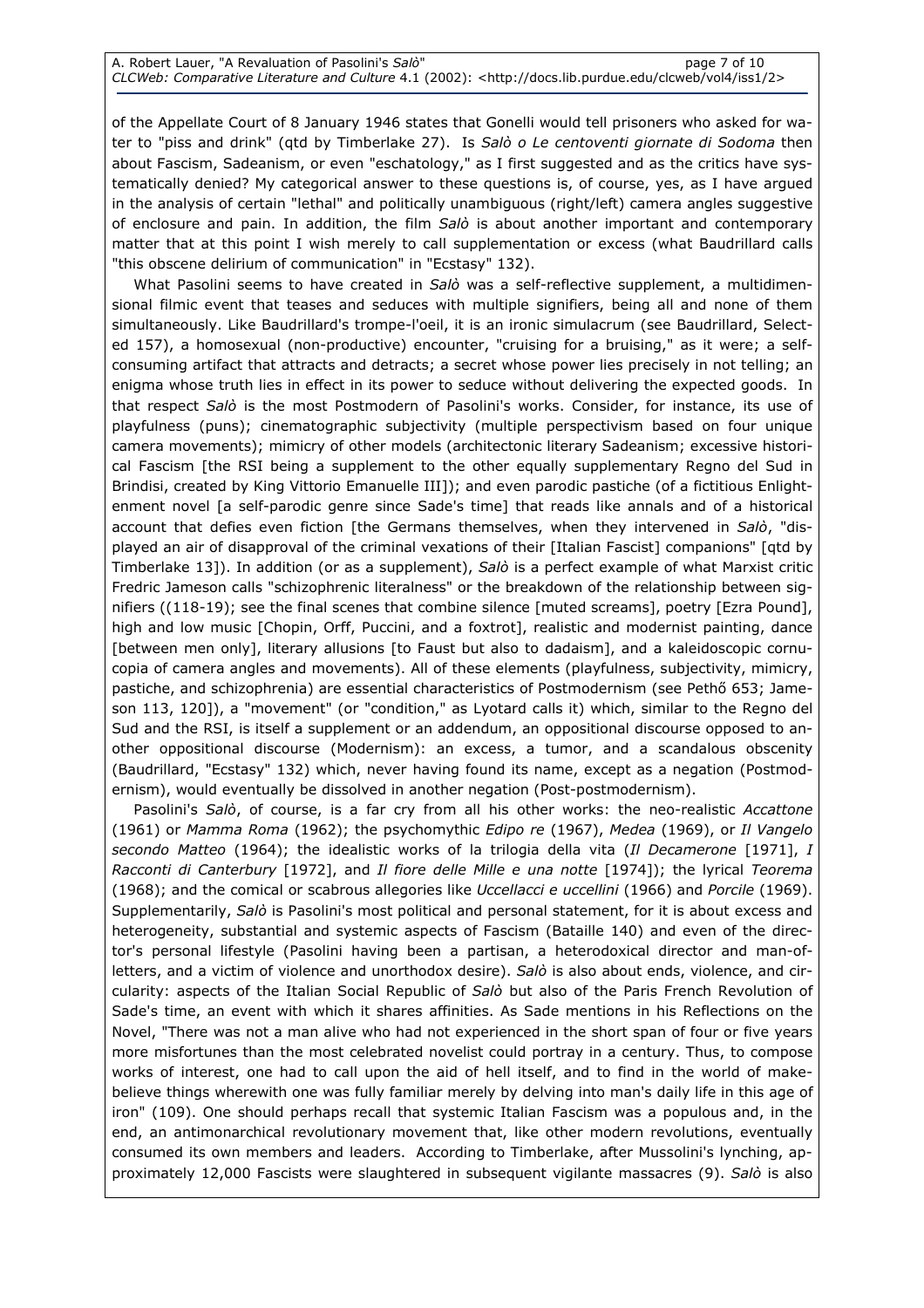about division and self-consumption, Saturn devouring his children, betrayal, complicity, and collaboration, all aspects of Fascism in general, and of Italian Fascism in particular. Finally, Salò is also about the limits of art and spectatorship: Modernist decadent art in the Fascistic milieu informing the place Salò (Fascism being the final solution of Modernism, as Pound so well illustrates [as authoritarianism was the final result of the French Revolution]); and, informing the film Salò, "post"-Modern (cinematographic) art (as we now know it): the art of the hyperreal (one recalls Sade's recommendation of "extreme verisimilitude" in artistic depictions [113]), the excessive, the unlimited, and the "obscene," as Jean Baudrillard would phrase it in "Ecstasy" (132).

As an addendum, Leonardo Sciascia reports in "God Behind Sade" that a poor and unfortunate girl who read the Marquis de Sade at an impressionable young age subsequently became a nun (106). And indeed, after Sade, himself a tumorous supplement spared by the Revolution, what else would there be but God as ultimate transcendental Signifier? After all, even Sade, in his Reflections on the Novel, declares: "Never, I say it again, never shall I portray crime other than clothed in the colors of hell. I wish people to see crime laid bare, I want them to fear it and detest it, and I know no other way to achieve this end than to paint it in all its horrors" (116). Pasolini himself, after Salò, was contemplating filming the life of St. Paul (an appropriate and enigmatic supplement to Christianity). Anyone viewing Pasolini's Salò, or Buñuel's L'Age d'Or, also based on the Marquis de Sade's Les 120 Journées de Sodome, has little else to hope for as far as cinematographic narrativity is concerned. For what else is there to see, or hear, or say? All other films after Salò, with the possible exceptions of Almodóvar's Kika, Greenaway's Prospero's Books, Kurosawa's Dreams, and perhaps even Gregory Dark's DMJ-5: The Inferno, seem to pale by comparison, or appear merely trite and incomplete. Pasolini had already stated most eloquently in his antepenultimate film: "why tell a story [or show it] when you can dream it?" Why indeed? Salò appears to have been the result of that statement. Pasolini's Salò seems to (re)present the limits of art, film, and Postmodernity; and also the limits of life, history, and the personal. After Salò there would only be the nirvana of ecstasy, the extinction of the flame of life, final emancipation from spectatorship, ultimate reunion with Brahma.

Hence, anything post-Salò would have to belong to the "post-postmodern," as Pethő would call it (653), and to whatever that new condition -- of post-multinational capitalism for Jameson (125) or of a new peratology for Pethő (654) -- would entail: a new ethics, the establishment of boundaries, a new sense of (personal, social, global, and historical) responsibility, a non-metaphysical transfer conducive to action, and expedient (peratological) slogans like the ones suggested by Pethő: "Man is a medial sign," "The soul is the virtuality of [a] functioning body," "Man is worth as much as his media," "The transfer is a metaphor of the civilizatum" (659). However, the responsibility for (re)defining any post-postmodern ideology to deal with a post-Salò world would have to be supplemented by others and, for now, deferred.

As a final note I would like to state that, obviously, my reading of Salò does not cancel other readings or interpretations of what is without a doubt Pasolini's most important work on what is seemingly the end and limits of Postmodernity in this, the year of the palindrome, 2002. On the contrary, it merely adds, quantitatively and qualitatively, to the critical corpus of one of Europe's most lucid and humanist minds in this still transitional age of the post-millenary.

## Works Cited

Bachmann, Gideon. "Pasolini and the Marquis de Sade." Sight and Sound 55.1 (1975-76): 50-54.

Barthes, Roland. "Sade-Pasolini." Pier Paolo Pasolini: The Poetics of Heresy. Ed. Beverly Allen. Saratoga: ANMA Libri, 1982. 100-02.

Battaglia, Salvatore. Grande Dizionario della lingua italiana. Torino: Tipografico Editrice Torinese, 1990.

Bataille, Georges. Visions of Excess: Selected Writings, 1927-1939. Ed. Allan Stoekl. Minneapolis: U of Minnesota P, 1996.

Baudrillard, Jean. Selected Writings. Ed. Mark Posner. Stanford: Stanford UP, 1988.

Baudrillard, Jean. "The Ecstasy of Communication." The Anti-Aesthetic: Essays on Postmodern Culture. Ed. Hal Foster. Port Townsend: Bay P, 1983. 126-34.

Bersani, Leo, and Ulysse Dutoit. "Merde Alors." Pier Paolo Pasolini: The Poetics of Heresy. Ed. Beverly Allen. Saratoga: ANMA Libri, 1982. 82-133.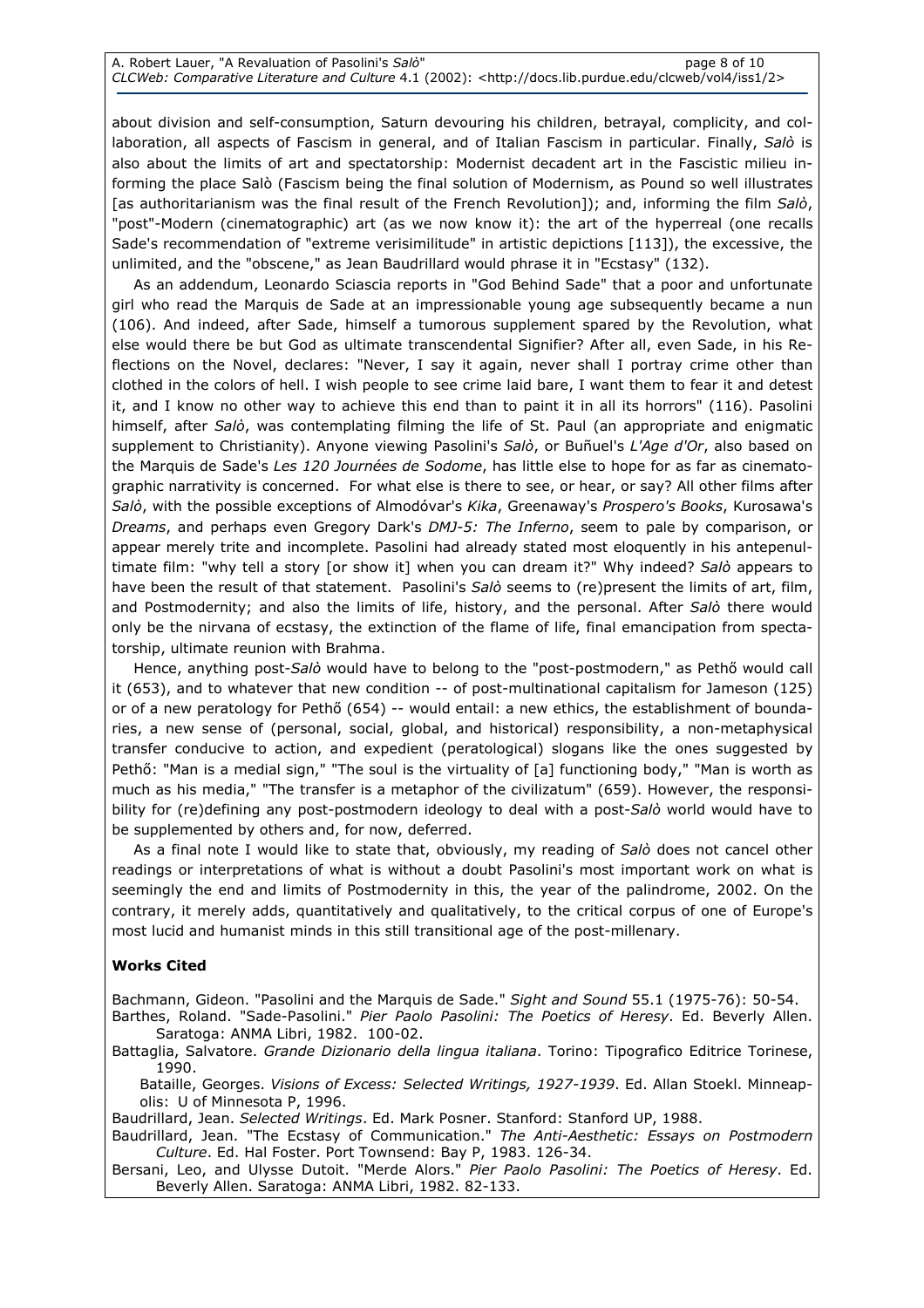A. Robert Lauer, "A Revaluation of Pasolini's Salo" and the control of the page 9 of 10 CLCWeb: Comparative Literature and Culture 4.1 (2002): <http://docs.lib.purdue.edu/clcweb/vol4/iss1/2>

Breve storia del regime fascista dalle origini alla repubblichina di Salò. Ed. Movimento Stdentesco. Milano: Saes, 1973.

Calvino, Italo. "Sade Is Within Us." Pier Paolo Pasolini: The Poetics of Heresy. Ed. Beverly Allen. Saratoga: ANMA Libri, 1982. 107-11.

Cervi, Mario. Salò. Album della Repubblica di Mussolini. Milano: Rizzoli, 1995.

Foster, Hal, ed. The Anti-Aesthetic. Essays on Postmodern Culture. Port Townsend: Bay P, 1983.

Greene, Naomi. "Salò: The Refusal to Consume." Pier Paolo Pasolini: Contemporary Perspectives. Ed. Patrick Rumble and Bart Testa. Toronto: U of Toronto P, 1994. 232-42.

Jameson, Fredric. "Postmodernism and Consumer Society." The Anti-Aesthetic: Essays on Postmodern Culture. Ed. Hal Foster. Port Townsend: Bay P, 1983. 111-25.

Lyotard, Jean-François. La Condition postmoderne. Rapport sur le savoir. Paris: Minuit, 1979.

Pethő, Bertalan. "Theses for a Postmodernology." Poszt-posztmodern. A kilencvenes évek. Vélemények és filozófiai vizsgálódások korszakváltozásunk ügyében. Ed. Bertalan Pethő. Budapest: Platon, 1997. 653-59.

Peterson, Tomas E. "The Allegory of Repression from Teorema to Salò." Italica 73.2 (1996): 215-32.

Ranvaud, Don. "Salò or 120 Ways of Remaining Heretical." Monthly Film Quarterly 46.548 (1979): 204.

Ravetto, Kriss. The Unmaking of Fascist Aesthetics. Minneapolis: The U of Minnesota P, 2001.

Sade, Marquis de. The 120 Days of Sodom & Other Writings (Les 120 Journées de Sodome). Trans. Austryn Wainhouse and Richard Seaver. New York: Grove P, 1987.

- Salò o Le centoventi giornate di Sodoma. Dir. Piero Paolo Pasolini. Videocasette. Rome: PEA and Paris: Les Productions Artistes, 1975. 114 mins.
- Sciascia, Leonardo. "God Behind Sade." Pier Paolo Pasolini: The Poetics of Heresy. Ed. Beverly Allen. Saratoga: ANMA Libri, 1982. 104-06.
- Timberlake, Heather. "The Limits of Defascistization: The Trial of the Banda Carità." MA Thesis. Madison: The U of Wisconsin-Madison, 2000.

Viano, Maurizio. A Certain Realism: Making Use of Pasolini's Film Theory and Practice. Berkeley: U of California P, 1993.

Author's Profile: A. Robert Lauer teaches Spanish literature and film studies at the University of Oklahoma. His publications include Tyrannicide and Drama. Part I. The Tradition of Tyrannicide from Polybius to Suárez. Part II. The Tyrannicide Drama in Spain from 1579 to 1698 (1987) and The Restoration of Monarchy: "Hados y lados hacen dichosos y desdichados" (1997), and he coedited, with Henry W. Sullivan, Iberian Essays in Honor of Frank P. Casa (1997, 1999). In addition, he has authored more than forty articles on Renaissance and Baroque themes, his most important being "The Comedia and Its Modes," Hispanic Review 63.2 (1995). His most recent work in film studies is on Almodóvar, Tykwer, and Ripstein. E-mail: <arlauer@ou.edu>.

## Appendix: Pasolini Filmography Online

1961 Accattone: <http://www.pasolini.net/cinema\_accattone.htm> 116 mins.

- 1962 Mamma Roma: <http://www.pasolini.net/cinema\_mammaroma.htm> 105 mins.
- 1963 La ricotta (an episode of Rogopag or Laviamoci il cervello):
	- <http://www.pasolini.net/cinema\_ricotta.htm> 35 mins.
- 1963 La rabbia (first part): <http://www.pasolini.net/cinema\_rabbia.htm> 50 mins.
- 1964 Comizi d'amore: <http://www.pasolini.net/cinema\_comizi.htm> 90 mins.
- 1964 La Sopraluoghi in Palestina: <http://www.pasolini.net/cinema\_sopralluoghi.htm> 55 mins.

1964 Il Vangelo secondo Matteo: <http://www.pasolini.net/cinema\_vangelo.htm> 137 mins.

1965 Uccellacci e uccellini: <http://www.pasolini.net/cinema\_uccellacci.htm> 88 mins.

1966 La terra vista dalla luna (an episode of Lestreghe):

<http://www.pasolini.net/cinema\_terra\_vistadallaluna.htm> 30 mins.

1967 Edipo re: <http://www.pasolini.net/cinema\_edipore.htm> 110 mins.

1967 Che cosa sono le nuvole (an episode of Capriccio all'italiana):

<http://www.pasolini.net/cinema\_cosasononuvole.htm> 22 mins.

1968 Teorema: <http://www.pasolini.net/cinema\_teorema.htm> 98 mins.

1968 Appuntiper un film sull'India: <http://www.pasolini.net/cinema\_appunti\_india.htm> 32 mins.

1968 La sequenza del fiore di carta (an episode of Amore erabbia):

<http://www.pasolini.net/cinema\_sequenzafiore.htm> 12 mins.

1969 Porcile: <http://www.pasolini.net/cinema\_porcile.htm> 98 mins.

1969 Medea: <http://www.pasolini.net/cinema\_medea.htm> 110 mins.

1969 Appunti per una Orestiade africana: